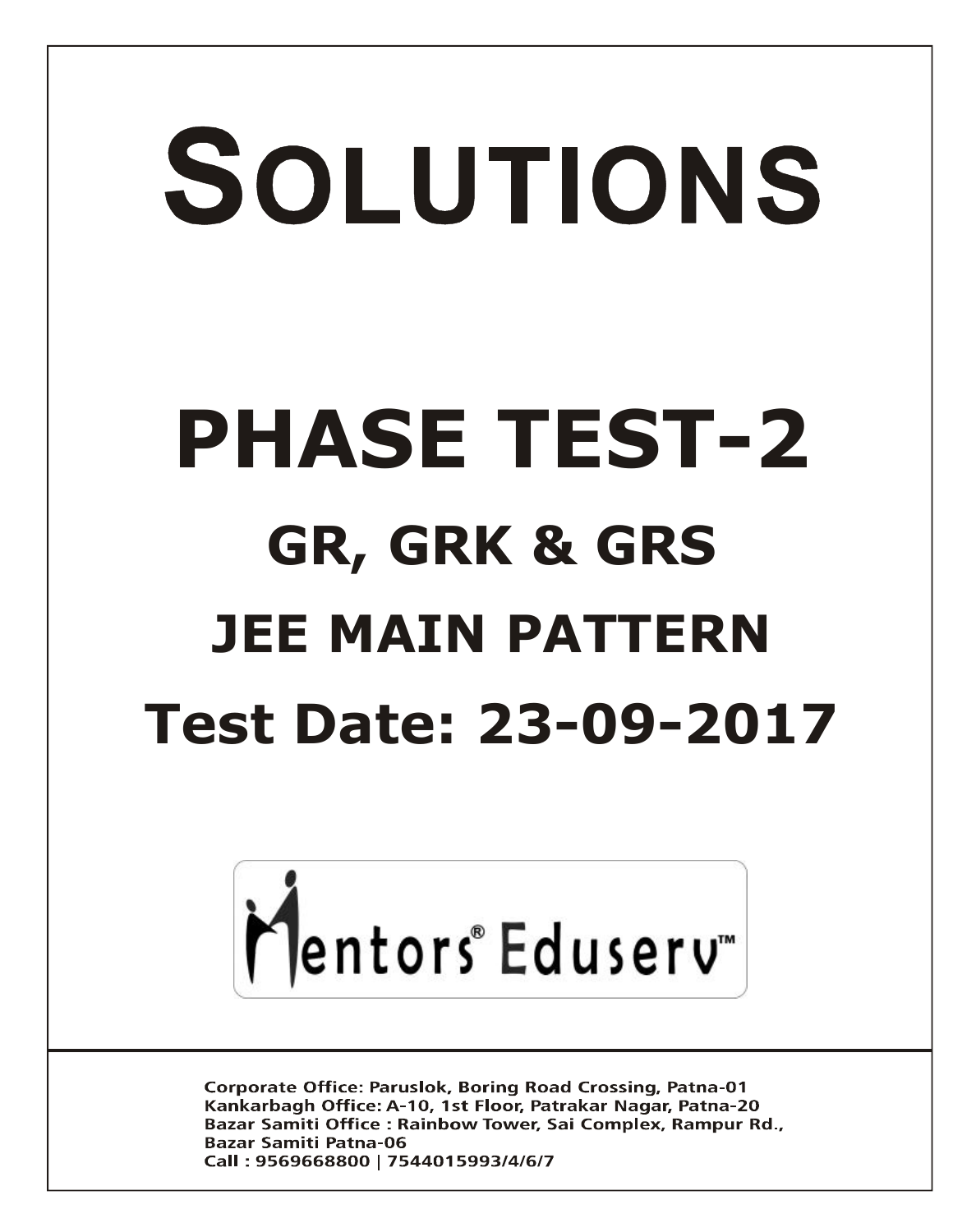| 2 <sub>1</sub> | PHASE TEST-II (MAIN) GR, GRK & GRS_23.09.2017                                                                                     |
|----------------|-----------------------------------------------------------------------------------------------------------------------------------|
|                | <b>PHYSICS</b>                                                                                                                    |
| 1.             | (B)                                                                                                                               |
|                | $\frac{\Delta T}{T} \times 100 = \frac{\frac{1}{5}}{25} \times 100 = 0.8\%$                                                       |
| 2.             | (D)                                                                                                                               |
|                | $\frac{d \dot{v} }{dt}$ is the tangential acceleration.                                                                           |
| 3.             | (A)<br>Let after time t, the velocity of particle B is directed at an angle $\theta$ with the horizontal, then                    |
|                | $-\frac{ds}{dt} = bt - at \cos \theta$                                                                                            |
|                | $\Rightarrow -\int_{0}^{b} ds = b \int_{0}^{b} t dt - a \int_{0}^{b} t cos \theta dt$                                             |
|                | and $\frac{1}{2}$ at <sup>2</sup> = b <sup>t</sup> $\int$ t cos $\theta$ dt $\therefore$ $I = \frac{bt^2}{2} - \frac{a^2t^2}{2h}$ |
|                | $t = \sqrt{\frac{2bl}{b^2 - a^2}}$ , $S = \frac{1}{2}bt^2 = \frac{1}{2}b\frac{2bl}{b^2 - a^2} = \frac{b^2l}{b^2 - a^2}$ .         |
| 4.             | (B)<br>Let 1: Block, 2: Platform                                                                                                  |
|                | $\vec{u}_{12} = \vec{u}_1 - \vec{u}_2 = 3\hat{i} - 4\hat{j}$                                                                      |
|                | $\vec{u}_{12} = \vec{a}_1 - \vec{a}_2 = -\frac{3}{5} (3\hat{i} - 4\hat{j})$                                                       |
|                | $t_0 = \frac{5}{3}$ sec, $\vec{s}_{12} = \frac{25}{6} \left( \frac{3\hat{i} - 4\hat{j}}{5} \right)$ m                             |
|                | $\therefore$ $\vec{s}_k = \frac{5}{6} (3\hat{i} - 4\hat{j}) + \frac{20}{3} \hat{j}$                                               |
|                | $=\frac{5}{6}(3\hat{i}+4\hat{j})+\frac{20}{3}\hat{j}$                                                                             |
|                | $\therefore$ $\vec{s}_k = \frac{25}{6}$ m.                                                                                        |
|                |                                                                                                                                   |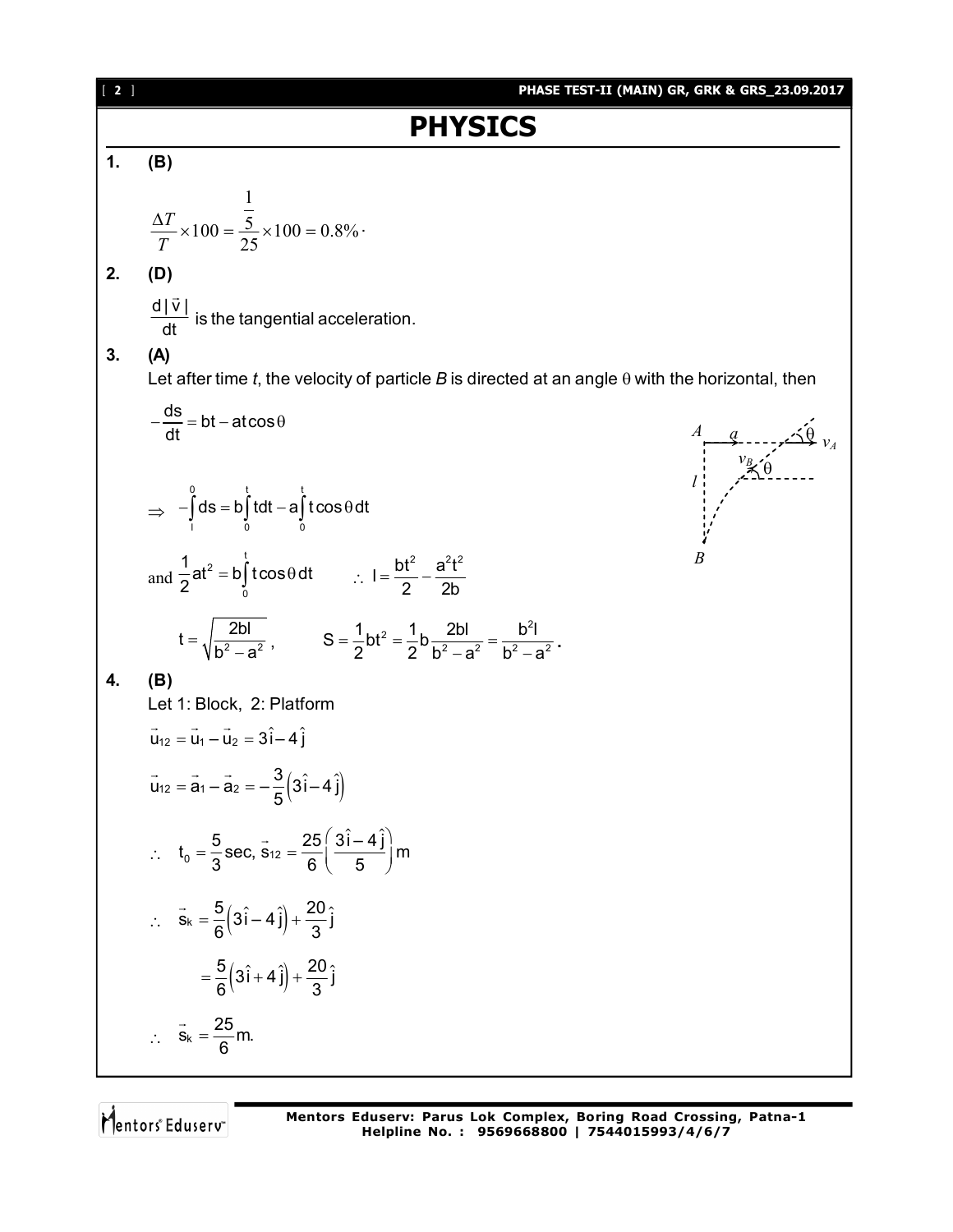#### **PHASE TEST-II (MAIN) GR, GRK & GRS\_23.09.2017** [ **3** ]

### **5. (B)**

Acceleration of block *m* with respect to inclined plane = 6

 $\therefore$  Acceleration of incline plane  $a_2 = \frac{11}{m+2m} \times 6 \sin 60^\circ = \sqrt{3} m/s^2$  $a_2 = \frac{m}{2} \times 6 \sin 60^\circ = \sqrt{3} m/s^2$ .  $m + 2m$  $=\frac{10}{\sqrt{3}} \times 6 \sin 60^{\circ}$  $\ddot{}$ 

#### **6. (B)**

Let the particle leaves the vertical circular motion at an angle  $\phi$  with the upward vertical. Then critical velocity at angle  $\phi$  is given by

$$
v_c = \sqrt{gl\cos\phi}
$$
  
\n
$$
\therefore l + l\cos\phi + \frac{gl\cos\phi\sin^2\phi}{2g} = \frac{27l}{16}
$$
  
\n
$$
1 + \cos\phi + \frac{\cos\phi(1 - \cos^2\phi)}{2} = \frac{27}{16}
$$
  
\n
$$
2 + 2\cos\phi + \cos\phi - \cos^3\phi = \frac{27}{8}
$$
  
\n
$$
\cos^3\phi - 3\cos\phi + \frac{11}{8} = 0 \Rightarrow \cos\phi = \frac{1}{2} \text{ or } \phi = 60^\circ.
$$
  
\n
$$
v_c = \sqrt{\frac{gl}{2}}.
$$
  
\n**(A)**  
\n
$$
\frac{1}{2}k\left(\frac{h}{4}\right)^2 = mg\left(h + \frac{h}{4}\right), \qquad k = \frac{32mg}{h}\left(\frac{5}{4}\right) = \frac{40mg}{h}.
$$

**8. (D)**

**7. (A)**

Momentum of the shell at highest point =  $2m(u \cos\theta)$ . As one fragment has initial speed zero (stationary) and hence the other fragment of mass m has velocity component (2  $u \cos \theta$ ) in horizontal direction. This will move under gravity, So, it will fall at a distance which is equal to

$$
\left(\frac{\mathsf{u}\sin\theta}{g}\right)(2\mathsf{u}\cos\theta) = \frac{\mathsf{u}^2\sin 2\theta}{g} = \mathsf{R}
$$

Hence, distance covered from the gun  $=$   $\frac{R}{2}$  + R =  $\frac{3}{2}$  R =  $\frac{3}{2}$   $\left| \frac{u^2 \sin 2u}{dx^2} \right|$ 2 2 2 g  $=\frac{R}{2}+R=\frac{3}{2}R=\frac{3}{2}\left[\frac{u^2 \sin 2\theta}{g}\right].$ 

**Mentors Eduserv: Parus Lok Complex, Boring Road Crossing, Patna-1 Helpline No. : 9569668800 | 7544015993/4/6/7**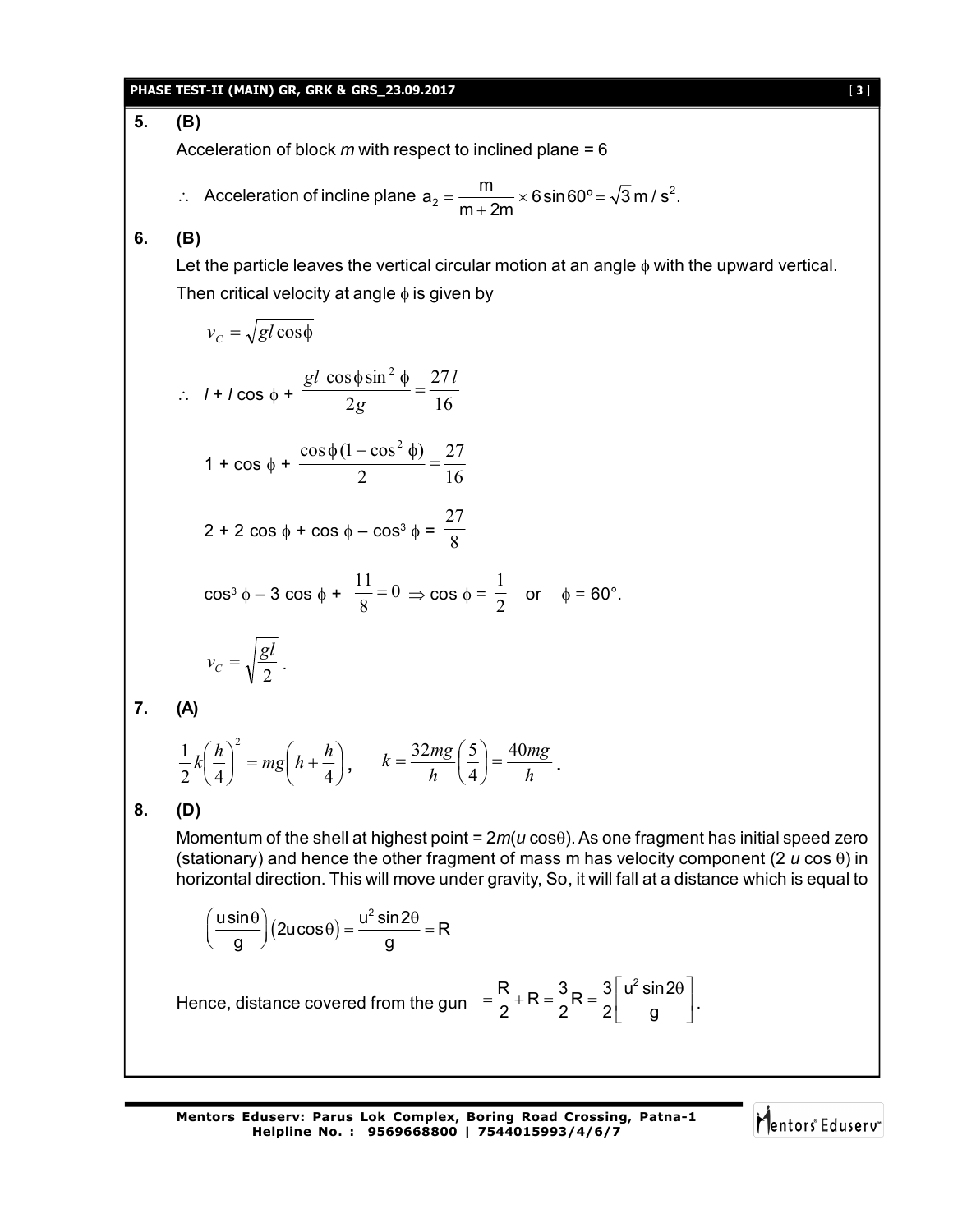[ **4** ] **PHASE TEST-II (MAIN) GR, GRK & GRS\_23.09.2017 9. (B)** From Newton's third law, force *F* will act on the block in forward direction F Acceleration of block  $a_{1}$  = M F retardation of bullet  $a_{2}$  = m relative retardation of bullet  $F(M+m)$  $\ddot{}$  $a_r = a_1 + a_2 = 0$ Mm Applying *v* 2 = *u* 2 – 2*a<sup>r</sup> l*  $0 = v_0^2 - \frac{2F(M+m)}{Mm}$ .  $\ddot{}$ 2FI(M+m)  $\ddot{}$ or  $v_0 =$ Mm Mm Therefore, minimum value of  $\boldsymbol{v}_{_{\boldsymbol{0}}}$  is  $2FI(M+m)$  $^{+}$ . Mm **10. (B)** *OP* > *OC* > *OQ C P Q*  $V_{\rho}$  >  $V_{\rho}$  >  $V_{\rho}$ www.www.com **11. (C)** *O*  $I_1 \omega_1 = I_2 \omega_2$ K  $=\sqrt{\frac{\omega}{\epsilon}}$  $\Rightarrow$  MK<sub>1</sub><sup>2</sup> $\omega_1 = MK_2^2 \omega_2 \Rightarrow \frac{K_1}{K_2} = \sqrt{\frac{\omega_2}{\omega_1}}$  $\frac{1}{\omega_1}$  . K 2  $V^{\omega_1}$ **12. (C)** Clearly, the block shall topple about its edge through *O*. The torque FL of the applied force mgL is clockwise. The torque  $\frac{3}{2}$  of the weight is anti-clockwise. Applying condition for  $-FL + mg \frac{L}{2} = 0$  or  $F = \frac{mg}{2}$  $FL + mg = 0$  $=\frac{119}{2}$ . rotational equilibrium **13. (B)** According to law of conservation of energy  $_{2}$ ( $_{4}$ ,  $_{8}$ )  $h = \frac{3v^2}{4}$  $\frac{1}{2}$ mv<sup>2</sup>  $\left(1+\frac{k^2}{R^2}\right)$  = Mgh  $\left(1+\frac{k^2}{R^2}\right)$  = Mgh or  $=\frac{3x}{4g}$ .  $2^{\cdots}$  ( R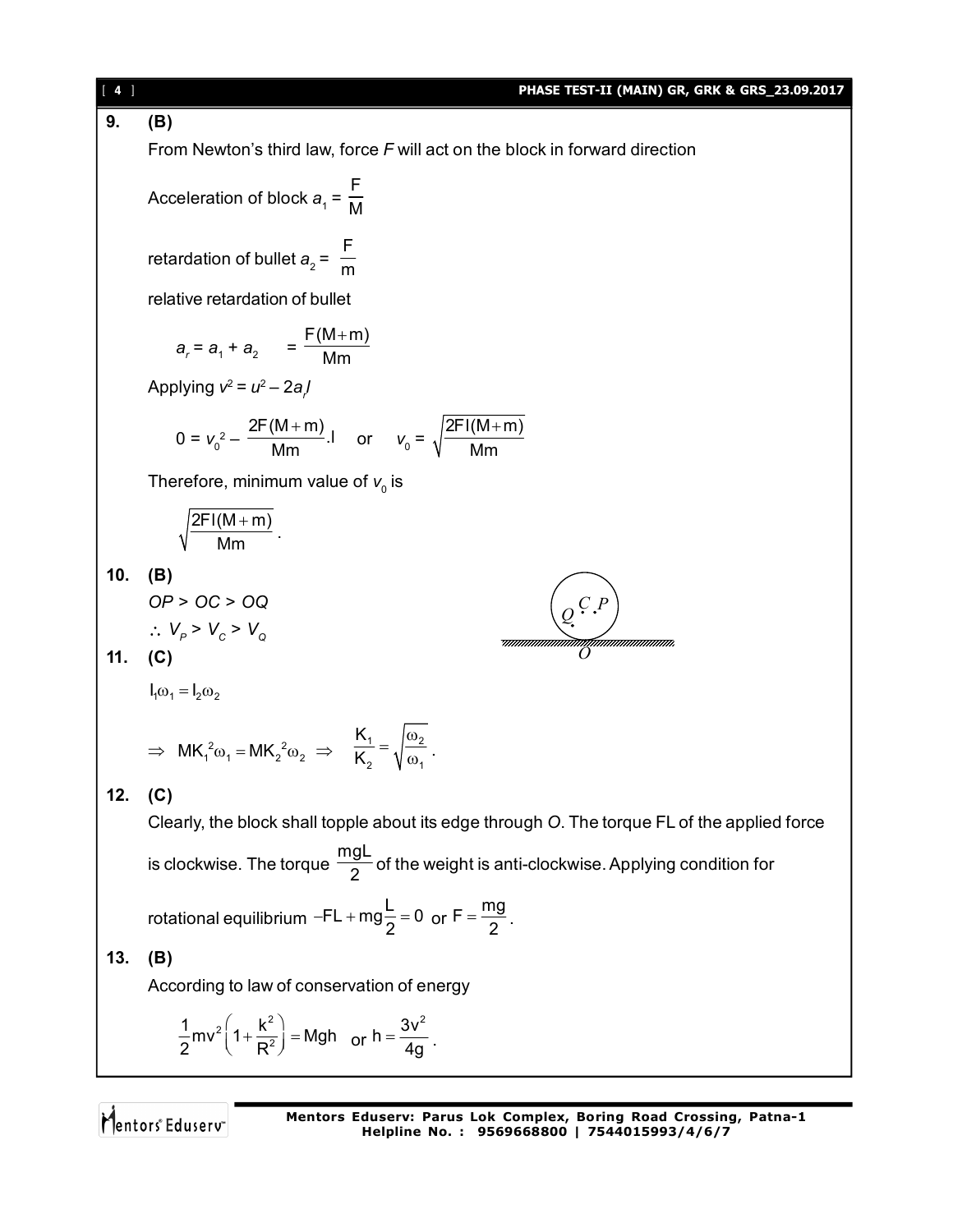#### **PHASE TEST-II (MAIN) GR, GRK & GRS\_23.09.2017** [ **5** ]

14. (B)  
\n
$$
y = 0.2 \left(\cos^2 \frac{\pi t}{2} - \sin^2 \frac{\pi t}{2}\right)
$$
  
\n $y = 0.2 \cos \pi t$   
\n $\therefore A = 0.2, T = \frac{2\pi}{\pi} = 2s$ .  
\n15. (C)  
\n $F_R = Ma = -(kx + A\sigma g x)$ ;  $\omega = \sqrt{\frac{k + A\sigma g}{M}}$ ;  $T = 2\pi \sqrt{\frac{M}{k + A\sigma g}}$ .  
\n16. (A)  
\n17. (D)  
\n $\frac{E_A}{E_B} = \frac{r_B}{r_A} = \frac{2}{1}$ .  
\n18. (A)  
\nTotal energy = - kinetic energy = -E  
\nSo energy E should be supplied.  
\n19. (D)  
\nThe maximum length of the string which can fit into the cube is  $\sqrt{3}a$ , equal to its body diagonal.  
\nThe maximum charge inside the cube is  $\sqrt{3}a\lambda$ , and hence the maximum flux through the cube is  $\frac{\sqrt{3}ka}{\epsilon_0}$ .  
\n20. (C)  
\n $\tan 30^\circ = \frac{1}{2} \tan \theta$ ,  $\tan q = \frac{2}{\sqrt{3}}$ .  
\n21. (B)  
\n $W = -MB(\cos \theta_2 - \cos \theta_1) = 1$  J.  
\n22. (D)  
\nMagnetic moment  $M = NIA$   
\n $M = I_0 \frac{\sqrt{3}}{4} (\sqrt{2}a)^2 = \frac{\sqrt{3}}{2} I_0 a^2$ 

Mentors<sup>\*</sup> Eduserv<sup>-</sup>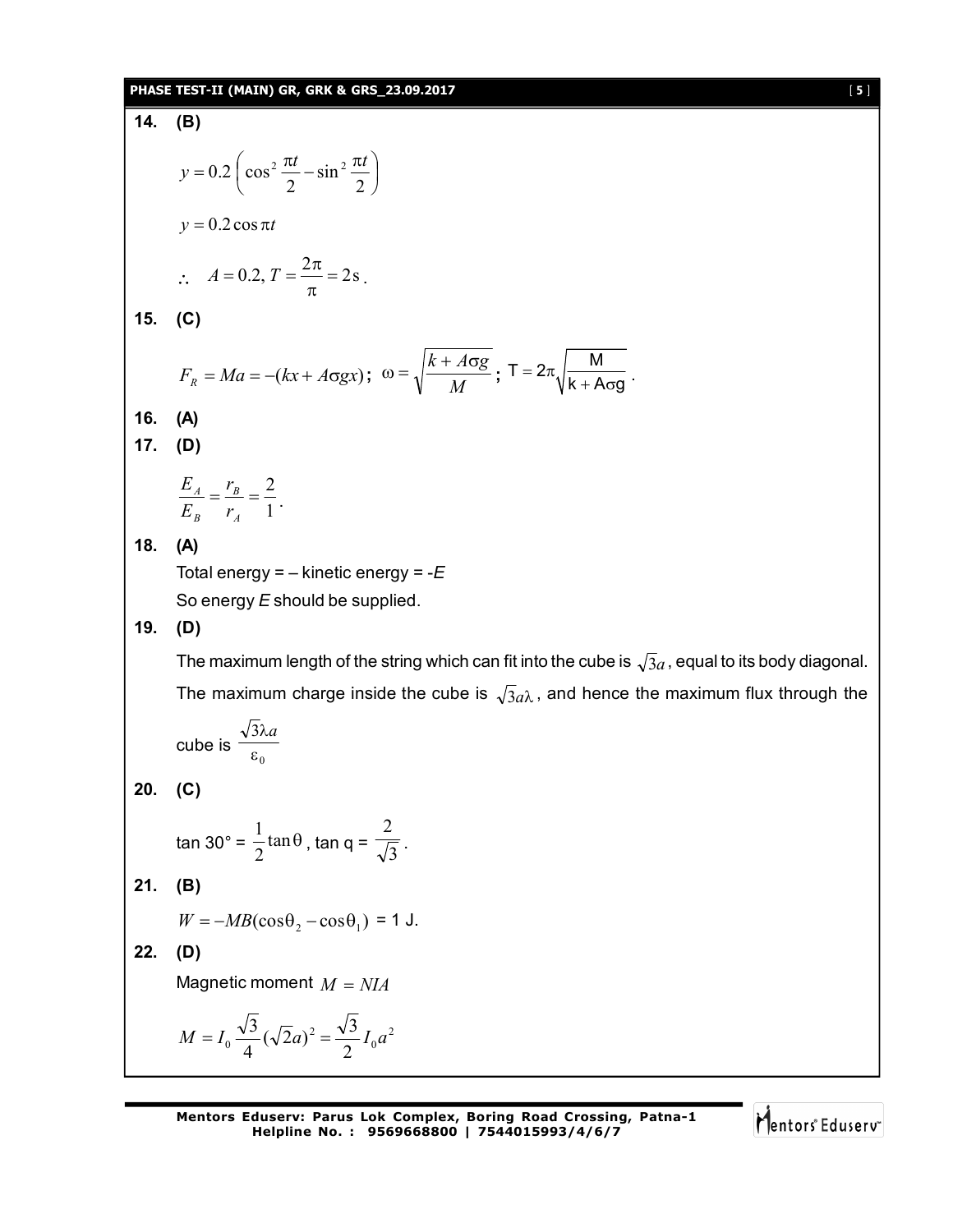| 6 <sub>1</sub> | PHASE TEST-II (MAIN) GR, GRK & GRS_23.09.2017                                                                                                      |
|----------------|----------------------------------------------------------------------------------------------------------------------------------------------------|
| 23.            | (A)                                                                                                                                                |
|                | $\tau_{\text{net}} = 0$                                                                                                                            |
|                | $mgR = MB_0$ ( <i>M</i> = magnetic dipole moment)                                                                                                  |
|                | $mgR = I(\pi R^2)B_0$                                                                                                                              |
|                | $I = \frac{mg}{\pi R B_0}.$                                                                                                                        |
|                | 24. (D)                                                                                                                                            |
|                | $\frac{1}{2}LI_0^2 = \frac{1}{2}(C_1 + C_2)V^2, V = \left[\frac{LI_0^2}{(C_1 + C_2)}\right]^{1/2}, Q_1 = C_1V = C_1I_0\sqrt{\frac{L}{C_1 + C_2}}.$ |
| 25.            | (D)                                                                                                                                                |
|                | $V_p = \sqrt{V^2 - V_p^2} = \sqrt{130^2 - 120^2} = 50$ V                                                                                           |
|                | $V_1 = \sqrt{V_1^2 - V_2^2} = \sqrt{100^2 - 50^2} = 86.6V$                                                                                         |
|                | $V_c = V_2 + V_L = 206.6V$ .                                                                                                                       |
| 26.            | (D)                                                                                                                                                |
| 27.            | (A)                                                                                                                                                |
| 28.            | (D)                                                                                                                                                |
|                | $i_g(G+R)=V$ , $10^{-3}(400+R)=8$ , $R=7600\Omega$                                                                                                 |
| 29.            | (A)                                                                                                                                                |
|                | $2\Omega$<br>$2\Omega$<br><b>ww</b><br>ww-                                                                                                         |
|                | $\boldsymbol{B}$<br>$\boldsymbol{A}$<br>$10/3 \Omega$                                                                                              |
|                |                                                                                                                                                    |
|                | $\frac{1}{100}$<br>٨W<br>$10\Omega$                                                                                                                |
|                | Equivalent ciruit is balanced Wheat-stone bridge as shown                                                                                          |
|                | $R_{AB} = \frac{10}{3} \Omega$ .                                                                                                                   |
|                |                                                                                                                                                    |
|                |                                                                                                                                                    |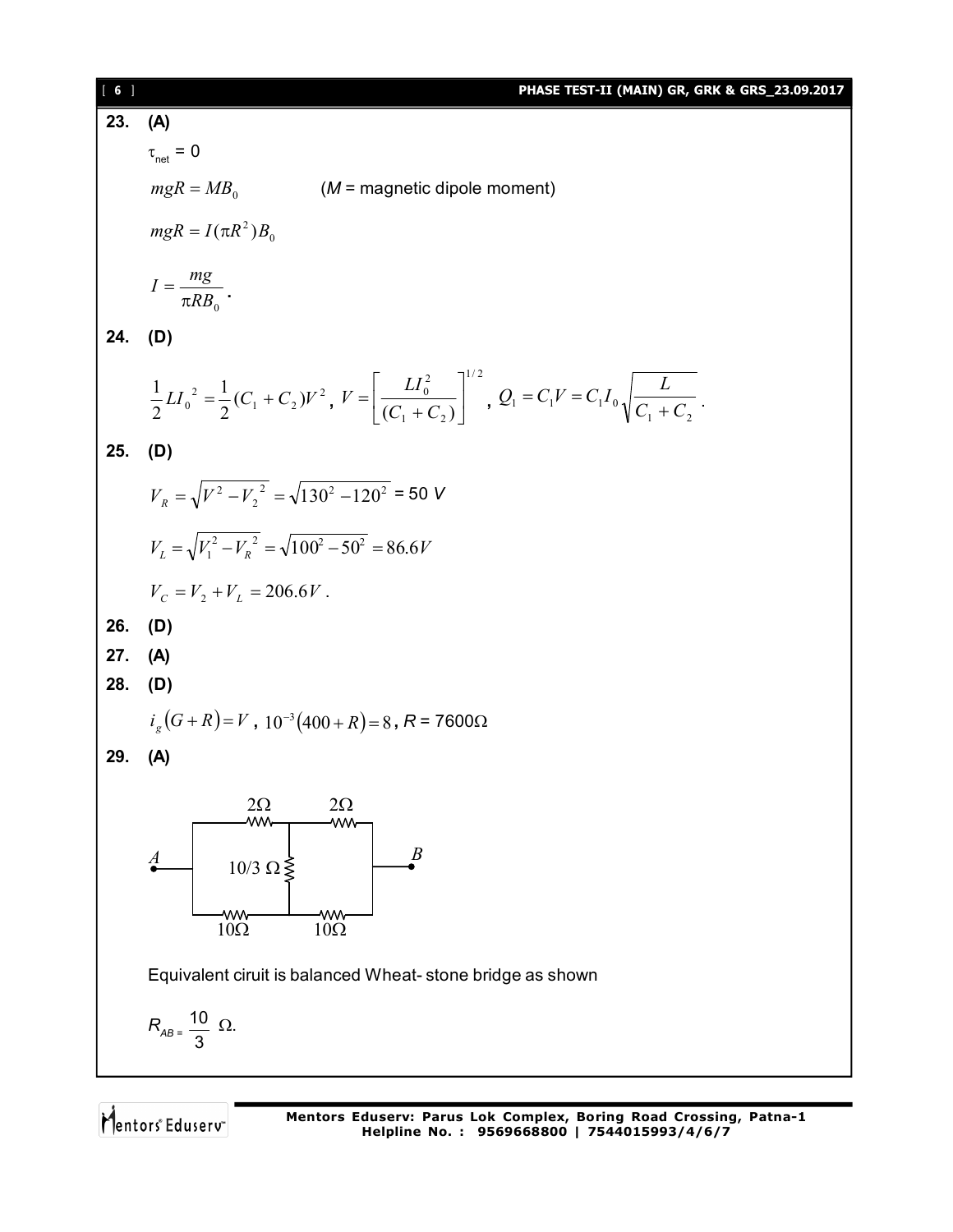#### **PHASE TEST-II (MAIN) GR, GRK & GRS\_23.09.2017** [ **7** ]

(A)  
\n
$$
R_{\text{Voltmeter}} = 6\Omega, R_{\text{ammeter}} = 0.5\Omega
$$
\n
$$
R_{\text{eq}} = 10\Omega
$$
\n
$$
I = \frac{30}{10} = 3A
$$

Reading of voltmeter =  $1 \times 3 = 3$  volt.

# **CHEMISTRY**

#### **31. (A)**

**30. (A)**

If P° is the vapour pressure of pure benzene and P the vapour pressure of solution, w the weight of non-volatile substance of molecular mass 'm' and W the weight of solvent benzene with molecular mass M,

$$
\frac{P^{\circ} - P}{P^{\circ}} = \frac{w/m}{W/M} = \frac{wM}{Wm}
$$
 substituting the values

$$
\frac{10}{750} = \frac{2 \times 78}{78 \times m}
$$
 Or m = 150

#### **32. (B)**

Mole fraction of solute X $_2$  = 0.2. Therefore, mole fraction of solvent X $_1$  = 0.8

Or 
$$
\frac{n_2}{n_1 + n_2} = 0.2
$$
 and  $\frac{n_1}{n_1 + n_2} = 0.8$   
\n
$$
\therefore \frac{n_2}{n_1} = \frac{0.2}{0.8} = \frac{1}{4}
$$

Now, if  $n_1$ (solvent moles) = 1000/78 = 12.8 moles

 $n_{2}$  = 12.8/4 = 3.2 moles. Therefore, 3.2 moles of the compound are present in one Kg of solvent benzene and so molality = 3.2.

### **33. (C)**

For equimolar solutions, mole fraction of benzene = mole fraction of toluene

Or 
$$
x_B = x_T = 0.5
$$

Now, vapour pressure of benzene P $_{\rm B}$  =  $\rm{x_{\rm B}}$ . $\rm{P_{\rm B}}^{\circ}$  = 0.5 × 160 = 80 mm And, vapour pressure of toluene P $_{\sf T}$  =  $\;$  x $_{\sf T}$ .P $_{\sf T}^{\circ}$  = 0.5 × 80 = 40 mm

And, total vapour pressure =  $80 + 40 = 120$  mm

So, mole fraction of toluene in vapour phase =  $\frac{30}{20} = \frac{1}{2}$ 120 3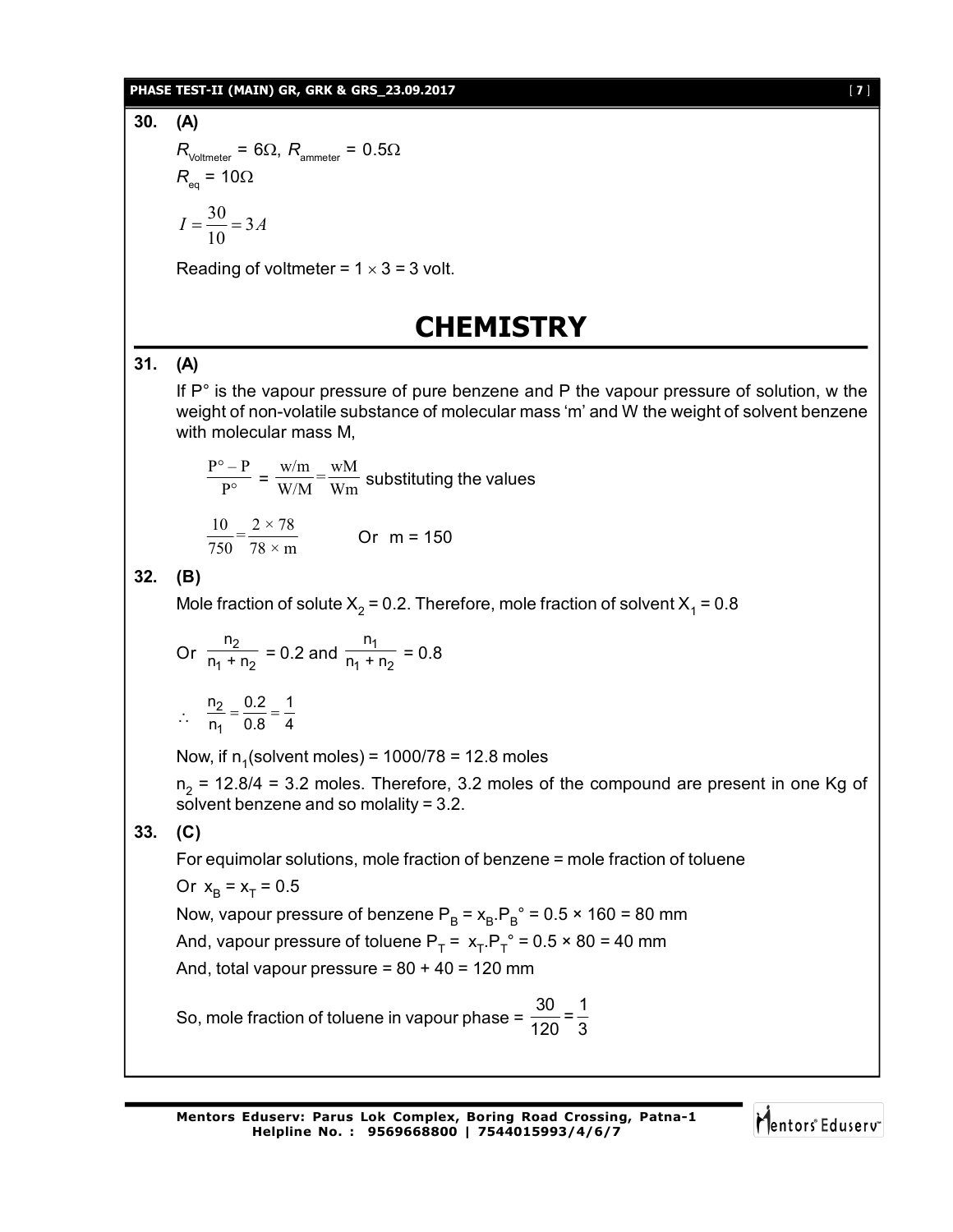**34. (C)**  $\Delta$ T<sub>b</sub> = K<sub>b</sub>.m Or m =  $\frac{\Delta I_b}{I}$ b ΔT<sub>b</sub> 0.01  $\frac{X_{1b}}{K_b} = \frac{0.01}{0.5}$  = 0.02 mole Kg<sup>-1</sup> of water So, the number of moles of glucose in 100 g of water  $=\frac{0.02\times100}{1000}$ 1000  $\frac{\times 100}{100}$  = 0.002 moles of glucose = 0.002 × 6.023 × 10<sup>23</sup> = 2 × 6.023 × 10<sup>20</sup> molecules **35. (C)**  $2H_2O \longrightarrow 2H_{2(g)} + O_{2(g)}$  $2x$  $\therefore$  3x = 0.168  $\therefore$  x = 0.056L  $V_{H_2}$  = 2x = 0.112L,  $V_{O_2}$  = x = 0.056L 11.2L of  $H<sub>2</sub>$  at STP  $\equiv$  1F 0.112L of  $\mathsf{H}_{_2}$  at STP  $\equiv$  0.01F 0.056L of  $\mathrm{O}_2$  at STP = 0.01F  $\therefore$  The amount of electricity passed = 0.01F = 965C **36. (D)** H<sup>+</sup> ion has the maximum  $\lambda_m^{\circ}$  which is explainable by Grothus mechanics, Li<sup>+</sup> having the maximum charge density, is the most hydrated ion among the lot and hence the lowest  $\lambda_{\sf m}^{\sf o}$ **37. (B)**  $t_{1/2}$  for nth order reaction =  $\frac{1}{(n-1)k(a)}$ 1 1  $2^{n-1} - 1$ 1 *n*  $(n-1)k(a)^n$  $\overline{a}$ -- $\frac{1}{\left(1-\frac{1}{k}\right)k\left(a\right)^{n-1}}$  On substituting n = 2, we obtain  $t_{1/2}$  =  $2 - 1$  1 1. . *k a ka*  $\frac{-1}{1} = \frac{1}{1}$ . Therefore, the order of the reaction is 2. So, unit of  $K = M^{-1}s^{-1}$ **38. (C)**  $t = \frac{2.303}{k} \log \frac{a}{2}$  $k$   $a-x$ or t =  $\frac{2.303}{6}$ log $\frac{6 \times 0.5}{0.3}$  =  $\frac{2.303}{6}$ log 10 =  $\frac{2.303}{6}$  = 0.384  $\frac{\times 0.5}{2.8} = \frac{2.303}{2}$ log 10 =  $\frac{2.303}{2}$  = 0.384 min.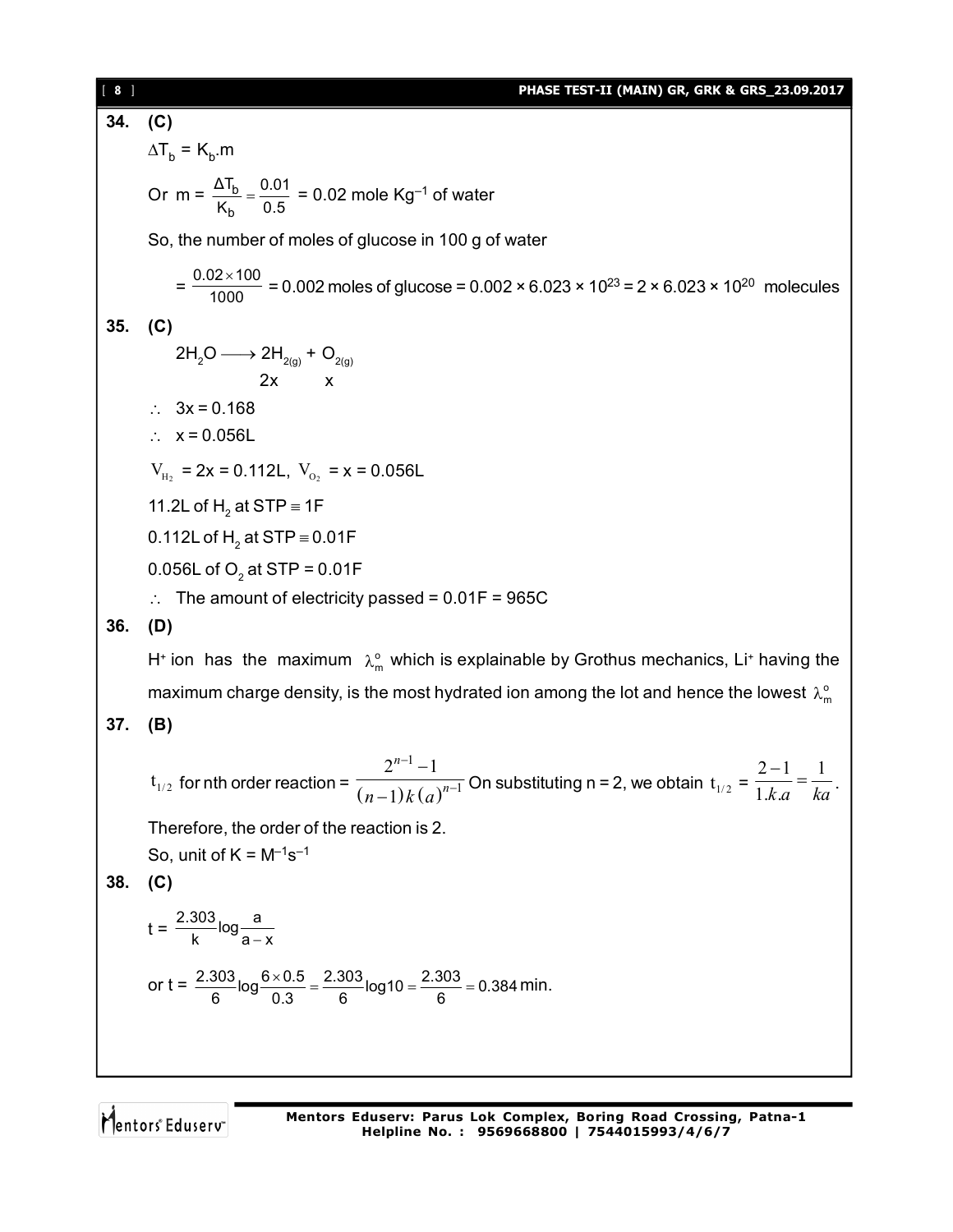#### **PHASE TEST-II (MAIN) GR, GRK & GRS\_23.09.2017** [ **9** ]

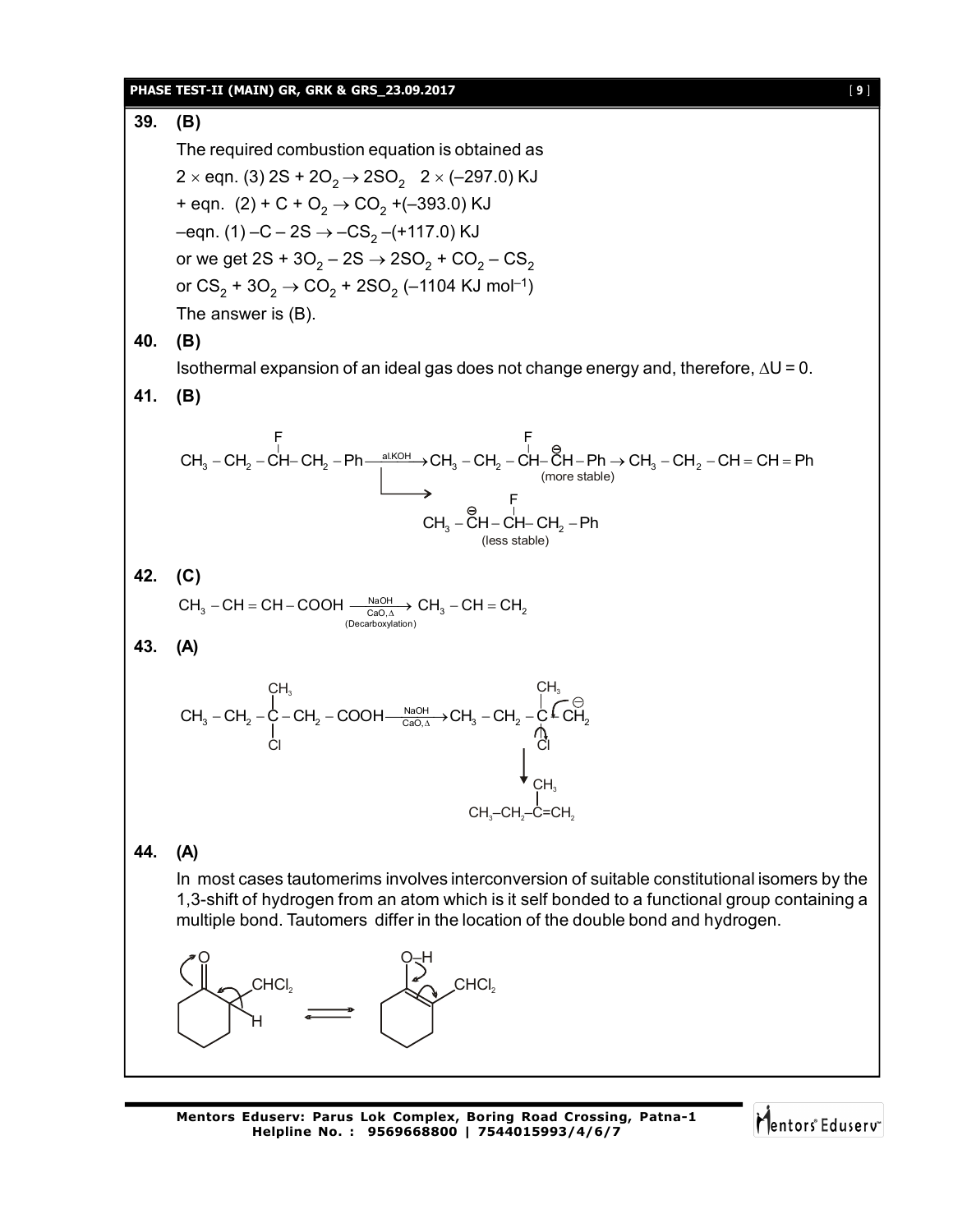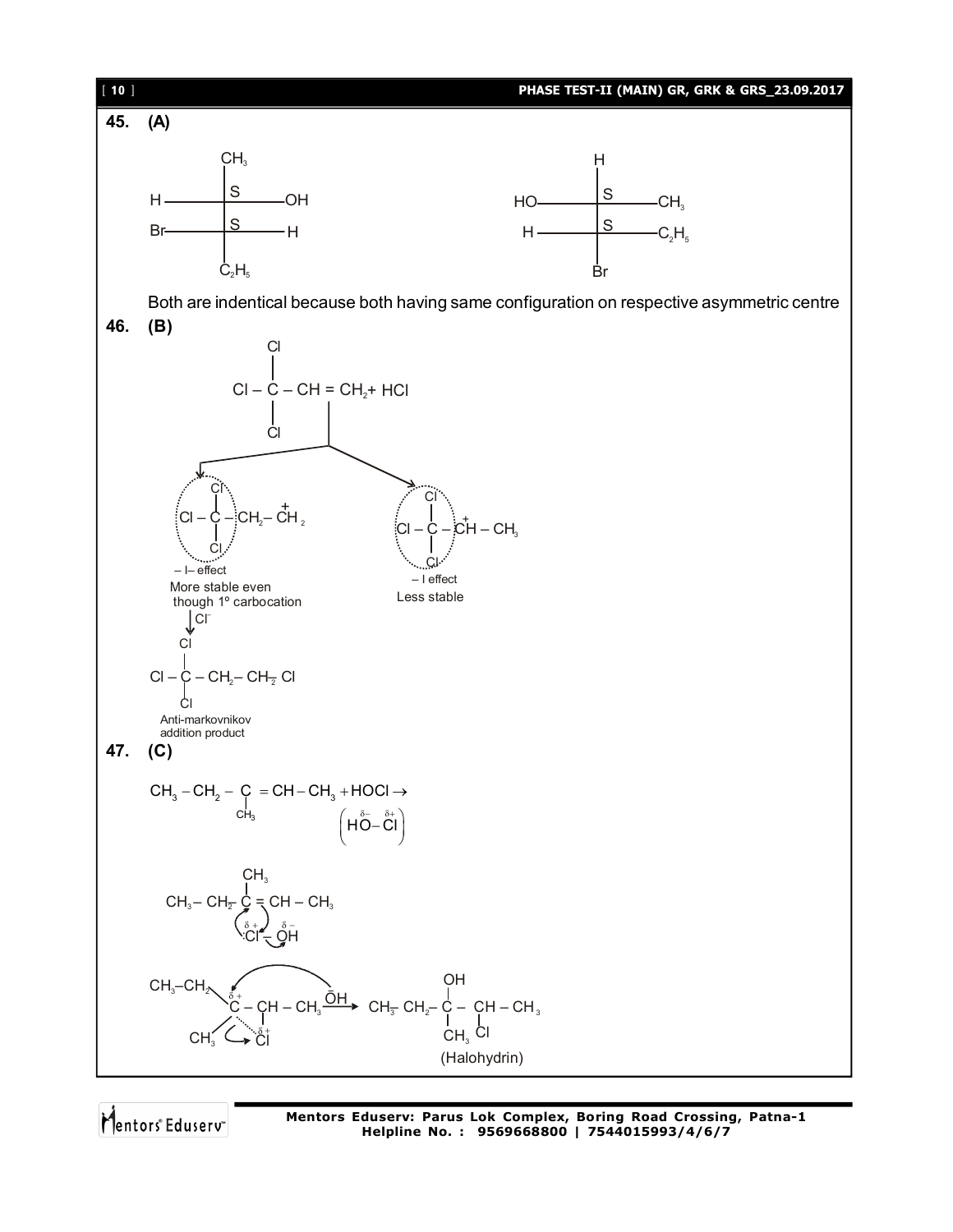|     | PHASE TEST-II (MAIN) GR, GRK & GRS_23.09.2017<br>$[11]$                                                       |
|-----|---------------------------------------------------------------------------------------------------------------|
| 48. | (A)                                                                                                           |
|     | $CH_3 - CH = C = CH - CH_3$ (cumulenes with even no. of C = C bond)                                           |
|     | Molecule possessing axial chirality                                                                           |
|     |                                                                                                               |
|     | $CH3$<br>$H > C = C = C$<br>$CH3$                                                                             |
|     | Chiral (optically active)                                                                                     |
| 49. | (B)                                                                                                           |
| 50. | (A)                                                                                                           |
|     | $H_3C - C \equiv CH$                                                                                          |
| 51. | (C)<br>52. (C)                                                                                                |
| 53. | (B)                                                                                                           |
|     | Slag formed during extraction of copper is $FeSiO3$ .                                                         |
| 54. | (B)<br>In the cyanide process involving extraction of silver, zinc is used industrially as reducing<br>agent. |
| 55. | (B)                                                                                                           |
|     | Strength of ligands $\alpha$ stability of complex.                                                            |
|     | $H2O < NH3 < NO2$ is correct order of stability.                                                              |
| 56. | (D)                                                                                                           |
|     | $\Big( {\rm Sp}^3)$                                                                                           |
| 57. | (C)                                                                                                           |
|     | Large sized chlorine atom do not fit in between the small boron atom whereas small sized<br>hydrogen          |
|     | atom get fitted in between boron atom.                                                                        |
| 58. | (B)                                                                                                           |
|     | $H_3PO_4 < H_3PO_3 < H_3PO_2$ Acidic Nature                                                                   |
| 59. | (D)                                                                                                           |
|     | It act as dehydrating agent & absorption of water is highly exothermic.                                       |
| 60. | (D)                                                                                                           |
|     | I < Br < Cl < F<br><b>Oxidizing Nature</b>                                                                    |

**Mentors Eduserv: Parus Lok Complex, Boring Road Crossing, Patna-1**

**Helpline No. : 9569668800 | 7544015993/4/6/7**

Mentors<sup>\*</sup> Eduserv<sup>-</sup>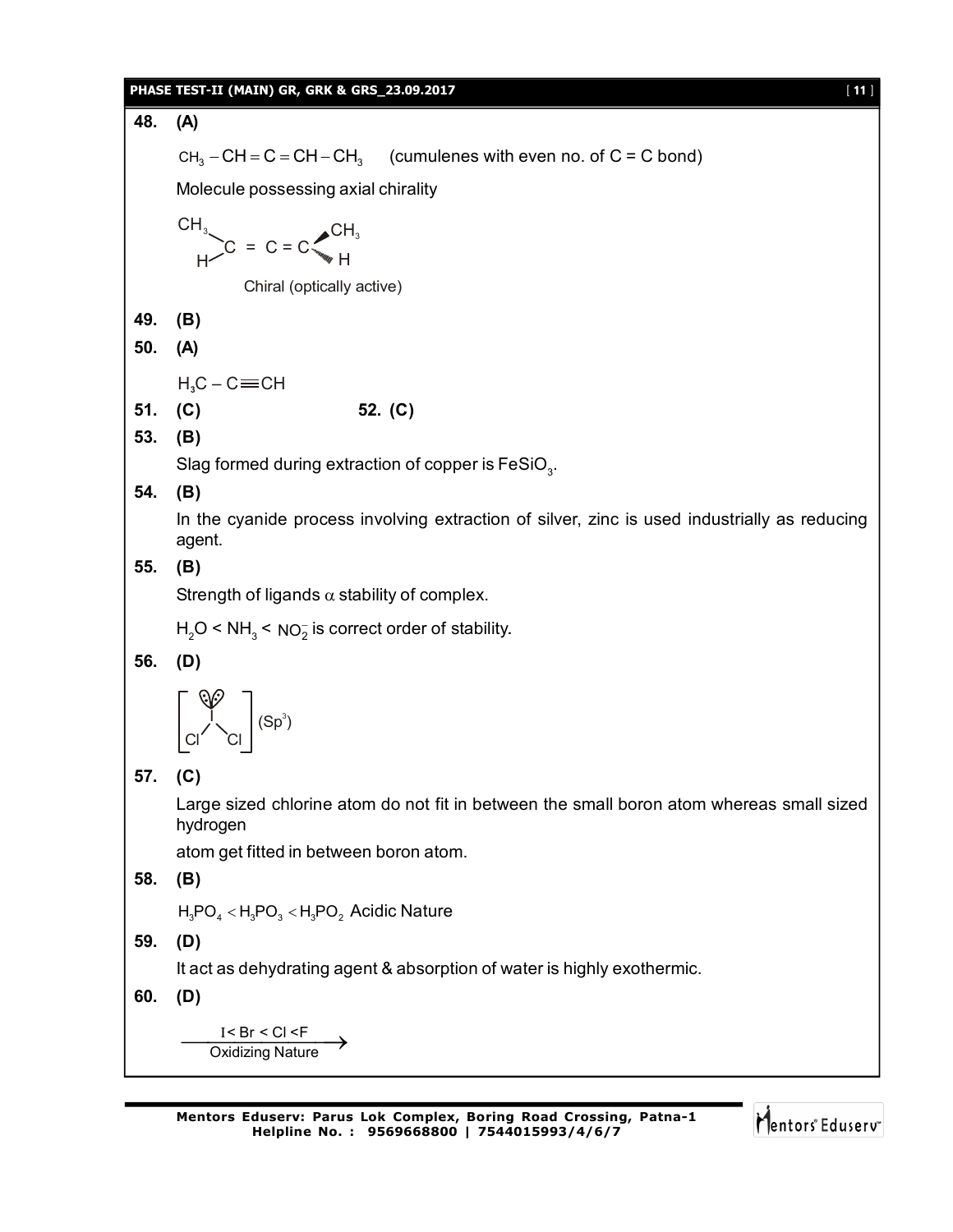4

## **MATHEMATICS**

#### **61. (C)**

 $[x] + [-x] = 0$   $x \in I$  $[x] + [-x] = -1$   $x \notin I$ **62. (B)**  $(x+1)^{-} - (x-1)^{-}$  $(x+1)^{2}(x-1)^{2}$   $(x-1)^{2}(x+1)^{3}$ 2  $(1)^2$  $\int \frac{dx+1^2-(x-1)^2}{(x-1)^2} dx \Rightarrow \int \frac{dx}{(x-1)^2} dx$  $(x+1)^{2}(x-1)^{2}$   $(x-1)^{2}$   $(x+1)^{3}$  $\frac{(+1)^2-(x-1)^2}{x^2-x^2}$ dx  $\Rightarrow$   $\int \frac{dx}{(x-x^2-x^2)}$  $\int \frac{(x+1)^2 (x-1)^2}{(x+1)^2 (x-1)^2} dx \Rightarrow \int \frac{dx}{(x-1)^2} - \int \frac{dx}{(x+1)^2}$ 2  $\frac{1}{2} + \frac{1}{2} + c \Rightarrow \frac{1}{2} - \frac{1}{2} = -\frac{2}{2} + c$  $x-1$   $x+1$   $x+1$   $x-1$   $x^2-1$  $\Rightarrow$   $-\frac{1}{2}$  +  $\frac{1}{2}$  + C  $\Rightarrow$   $\frac{1}{2}$   $-\frac{1}{2}$  =  $-\frac{2}{2}$  + C  $-1$  x + 1 x + 1 x - 1 x<sup>2</sup> - 1 **63. (C)**  $(x^2 - x) dx$  +  $(x^2 - x)$  $\int_{1}^{1} (y^2 - y) dy \bigg|_{1}^{4} \int_{1}^{4} (y^2 - y) dy$  $\int_{1/2}^1 (x^2 - x) dx + \int_{1}^1 (x^2 - x) dx$ ½ 3  $x^2$   $\begin{array}{|c|c|c|c|c|} \hline 1 & 3 & x^2 \end{array}$  $1/2$   $\sqrt{2}$   $-71$  $\mathsf{x}^3$   $\mathsf{x}^2$  |  $\mathsf{x}^3$   $\mathsf{x}^2$  $\left(\frac{x^3}{3} - \frac{x^2}{2}\right)_{12} + \left(\frac{x^3}{3} - \frac{x^2}{2}\right)_{12}$  $\left[\frac{1}{2}, \frac{1}{2}\right] - \left[\frac{1}{2}, \frac{1}{2}\right] + \left[\frac{64}{2}, -8\right] - \left[\frac{1}{2}, \frac{1}{2}\right]$ 3 2  $(24 \t 8)$   $(3 \t 3 \t 2)$  $(3 \t2)_{1/2} (3 \t2)_{1}$  $\Rightarrow \left(\frac{1}{3} - \frac{1}{2}\right) - \left(\frac{1}{24} - \frac{1}{8}\right) + \left[\left(\frac{64}{3} - 8\right) - \left(\frac{1}{3} - \frac{1}{2}\right)\right]$  $1 (1 - 3) | 40 1$ 6 (24 )| [3 6]  $-\frac{1}{6} - \left(\frac{1-3}{24}\right) + \left[\frac{40}{3} + \frac{1}{6}\right] = \frac{163}{12}$ 12  $=$ **64. (A)** xdy – ydx =  $\sqrt{x^2 - y^2}$  dx  $1 - \left(\frac{y}{x}\right)^2 dx$  $d\left(\frac{y}{x}\right) = \frac{y}{x}$  $x$  x  $(y)$   $\sqrt{1-\left(\frac{y}{x}\right)^2}$  $\left(\frac{y}{x}\right)$  = 2  $d\left(\frac{y}{x}\right)$  dx  $\left( \frac{y}{1-\frac{y}{y}} \right)^2$  y x  $\frac{\left(\frac{y}{x}\right)}{x}$  =  $-\left(\frac{y}{x}\right)^{2}$  $\int \frac{\langle x \rangle}{\sqrt{2}} = \int \frac{dx}{x}$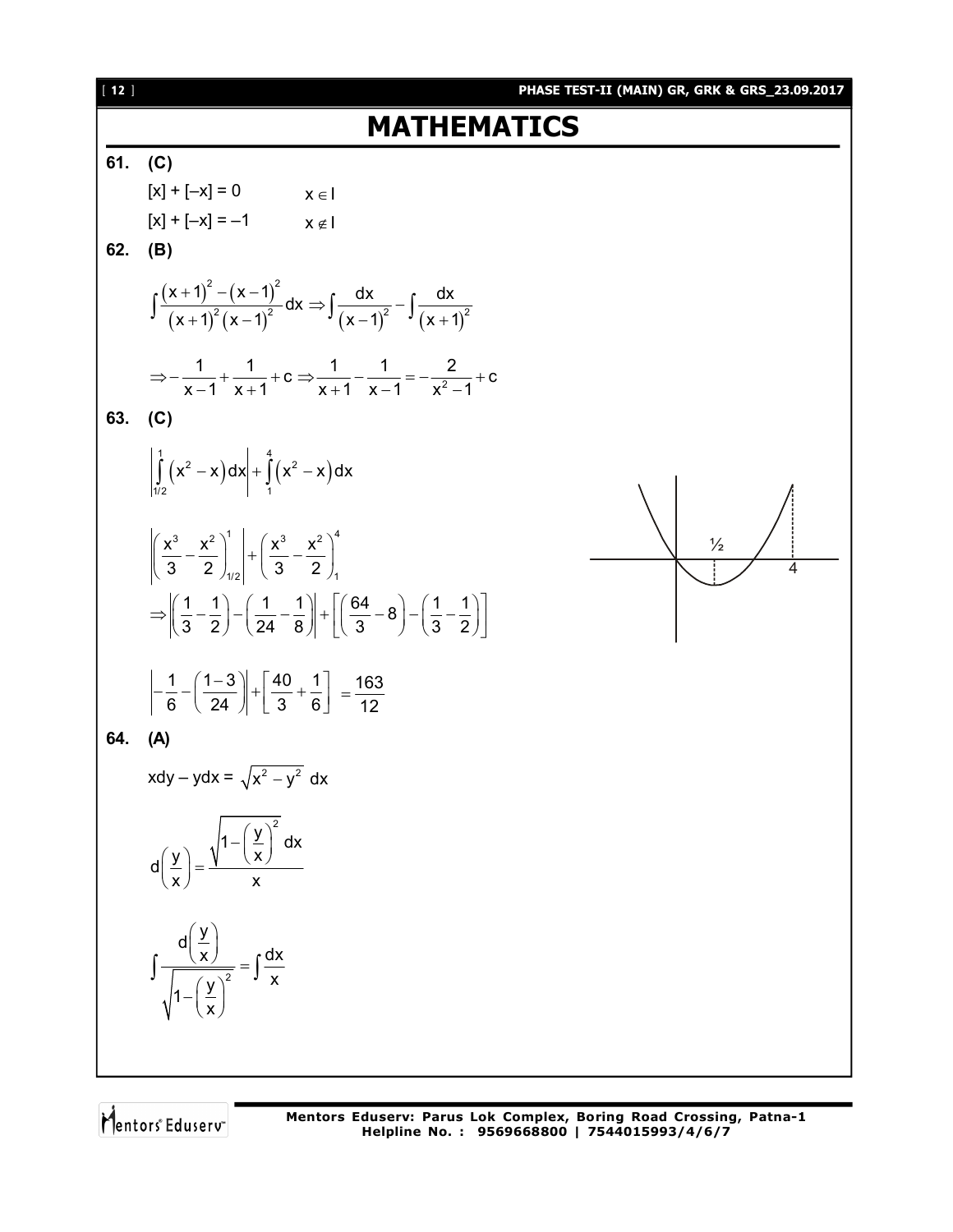#### **PHASE TEST-II (MAIN) GR, GRK & GRS\_23.09.2017** [ **13** ]

65. (B)  
\n
$$
\frac{\sin \frac{4x}{2} \cdot \cos \left\{ x + (4-1) \frac{x}{2} \right\}}{\sin \frac{x}{2}} = -\frac{1}{2}
$$
\n2 sin 2x · cos  $\frac{5x}{2} = -\sin \frac{x}{2}$   
\n
$$
\sin \frac{9x}{2} + \sin \left( -\frac{x}{2} \right) = -\sin \frac{x}{2}
$$
\n
$$
\frac{9x}{2} = n\pi \Rightarrow x = \frac{2n\pi}{9}
$$
\n66. (B)  
\n
$$
y = 4x + \sqrt{16a^2 + b^2}
$$
\n
$$
8^2 = 16a^2 + b^2
$$
\n
$$
\frac{16a^2 + b^2}{2} \Rightarrow \sqrt{16a^2b^2} \Rightarrow 32 \ge 4ab \Rightarrow (ab) max = 8
$$
\n67. (B)  
\n
$$
(x - 2)^2 + (y + 3)^2 = 1^2
$$
\n
$$
(x - 5)^2 + (y + 7)^2 = 2^2
$$
\n
$$
\therefore \text{ minimum distance } = 5 - 3 = 2
$$
\n68. (A)  
\n
$$
y = (\sin x - 2)^2 + 1
$$
\n69. (B)  
\n
$$
6x + 8y + 10 = 0
$$
\n
$$
6x + 8y + 10 = 0
$$
\n
$$
D = \frac{17}{10}
$$
\n70. (A)  
\n
$$
x = 1, 2, |x - 2| = 1 \text{ or } x = 2 \pm 1 = 3, 1
$$

Mentors<sup>e</sup> Eduserv<sup>-</sup>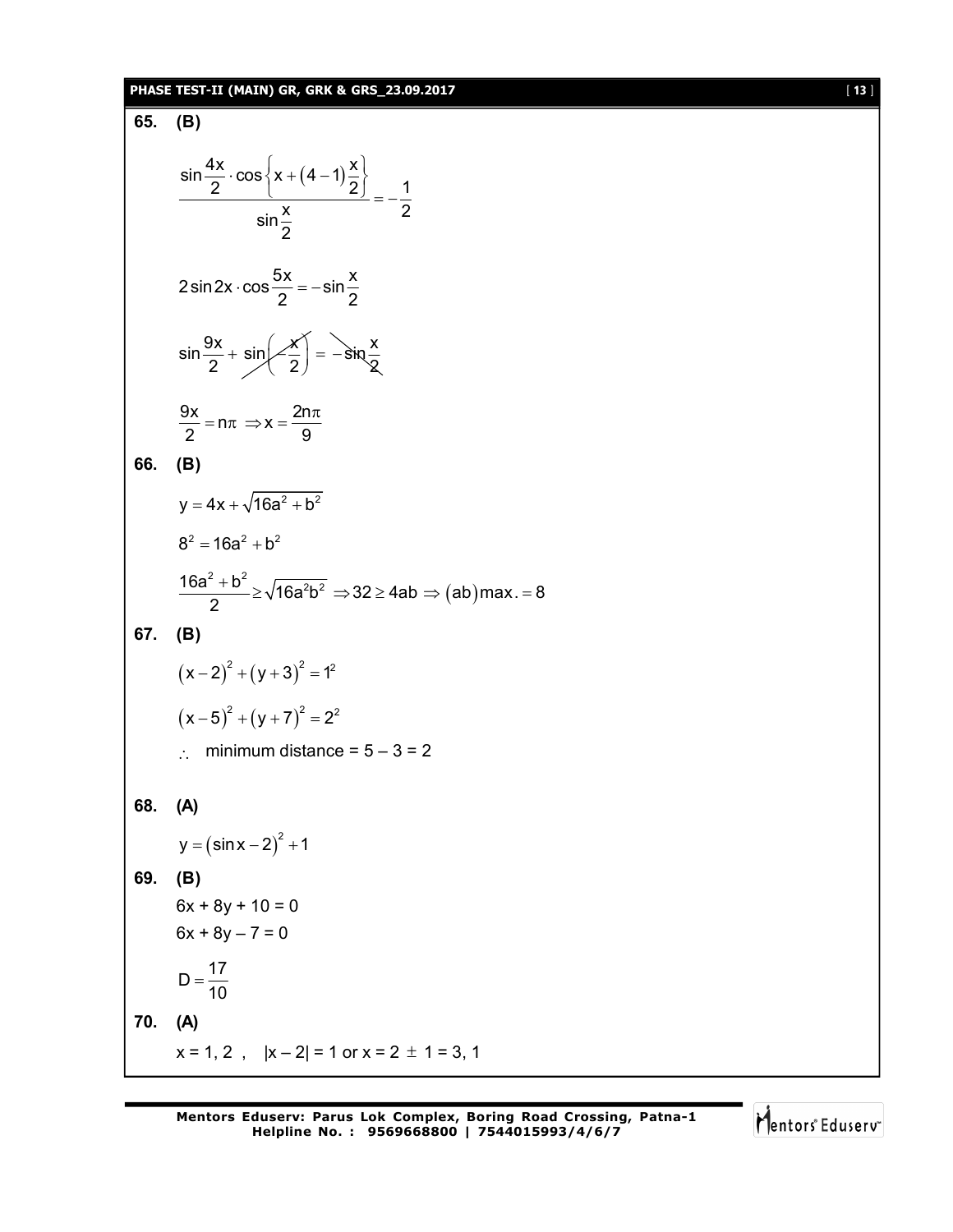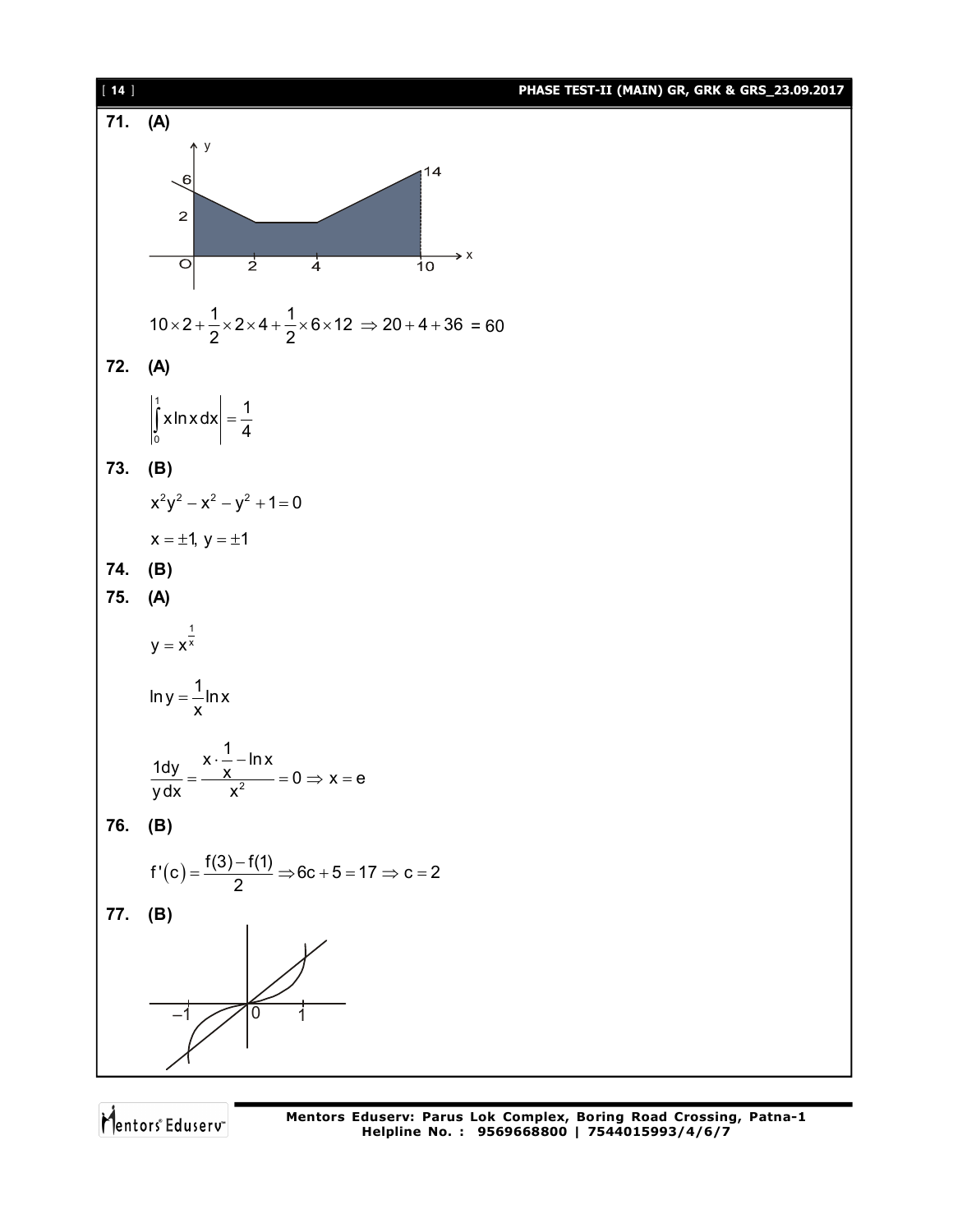#### **PHASE TEST-II (MAIN) GR, GRK & GRS\_23.09.2017** [ **15** ]

**78. (B)** y – mx =  $\pm\sqrt{39}$ m $^2$  – 14 It passes through  $(3, 4)$  so,  $30m^2 + 24m - 30 = 0$  $\Rightarrow$  m<sub>1</sub>m<sub>2</sub> = -1 **79. (A) 80. (B)**  $S = 5 + 7 + 11 + 17 + 25$  .........+ T<sub>n</sub> S = 5 + 7 + 11 + 17 + .......+ T<sub>n-1</sub> + T<sub>n</sub> ⇒ T<sub>n</sub> = n<sup>2</sup> - n + 5 ∴ S =  $\sum_{n=1}^{n}$  T<sub>n</sub> =  $\frac{n(n^2 + 14)}{3}$  $n(n^2 + 14)$  $T_n = n^2 - n + 5$  :  $S = \sum T_n$  $\frac{3}{2}$  m 3  $= n^2 - n + 5$  :  $S = \sum_{n=1}^{n} T_n = \frac{n(n^2 + n)}{3}$ **81. (B)**  $z = x + iy$ z<sup>2</sup> = x<sup>2</sup> – y<sup>2</sup> + 2xy i  $2xy = 10$  $xy = 5$ **82. (B)**  $\frac{dy}{dx} = e^{x} \cdot e^{y}$ dx  $= e^{x} \cdot e$  $x + y = 0$   $y = 0$  $\frac{dy}{dx} = \int e^x dx \implies -e^{-y} = e^x + c$ e  $\int \frac{dy}{e^y} = \int e^x dx \implies -e^{-y} = e^x + c$ **83. (A)**  $y = e^{kx}$  $kx = ln y$  $k = \frac{\ln y}{ }$ x  $=$ 2 x.  $\frac{1}{1}$  dy – ln y  $\cdot$  1  $\frac{y \, dx}{2} = 0$ x – In y · 1  $=$  $\frac{x}{a} \left( -\frac{dx}{b} \right) = \ln y$  $\frac{x}{y} \left( -\frac{dx}{dy} \right) = 1$  $($  ay  $)$ On solving we get,  $\frac{y^2}{2} - x^2 = y^2 \ln y + c$ 2  $-x^2 = y^2 \ln y + c$